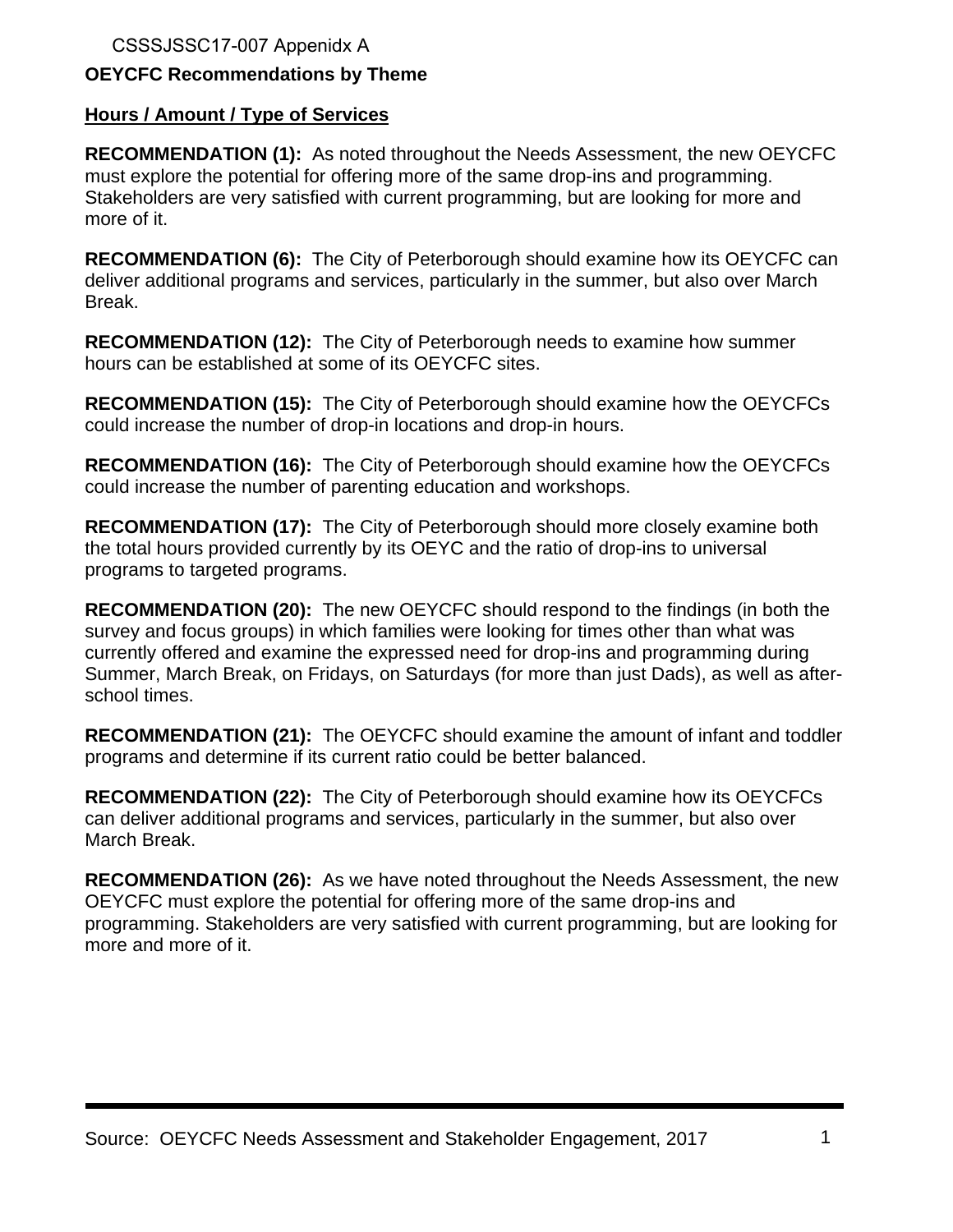# CSSSJSSC17-007 Appenidx A

# **Locations**

**RECOMMENDATION (2) & (8):** OEYCFC programs should be focused in the geographic areas that include a large vulnerability among its young children, a large total number of children aged 0-6 and population growth in order to have the greatest potential impact. Using high-to-moderate vulnerabilities along with high-to-moderate 0-6 child population and child population growth, the following areas of the city should be examined for whether new or additional OEYCFC programs and services are needed:

- 1. South East
- 2. Chemong
- 3. Downtown
- 4. South East Clonsilla
- 5. South West

**RECOMMENDATION (3) & (9):** The City of Peterborough should keep the OEYCFCs at the Antrim and Otonabee Valley Family Hubs; examine other possible locations in the areas of Chemong and South West/South East Clonsilla; and review the placement of the St. John Family Hub in the South End area.

**RECOMMENDATION (4) & (10):** The City of Peterborough should continue to have hubs in Millbrook, Lakefield and Norwood, and continue to assess the viability of mobile services in more remote areas. At the same time, it should examine the need for an OEYCFC in Apsley, due to its small population (though it has higher vulnerabilities, and therefore an OEYCFC may be warranted).

**RECOMMENDATION (5) & (11):** The City of Peterborough should examine having an OEYCFC in the township of Otonabee-South Monaghan due to its moderate developmental vulnerabilities and child population size, as well as its high child population growth.

**RECOMMENDATION (7):** OEYCFC programs should be focused in the areas that include a large vulnerability and a large total number and growth of children in order to have the greatest potential impact.

**RECOMMENDATION (13):** The City of Peterborough should examine the best location for its OEYCFC in the south part of the city. The current location at the St. John Family Hub is working well, but there is a question if it is reaching enough of the intended target population. Opportunities exist in South East Clonsilla (at Prince of Wales) as well as in another neighbourhood (South West) that is ranked high for child population and vulnerabilities.

**RECOMMENDATION (14):** The City of Peterborough should work closely with PVNCCDSB to try to establish OEYCFC sites, as this school board has clearly identified two schools (St. Alphonsus in the South West and St. Paul in the Chemong area) that closely match areas of Peterborough that this Needs Assessment has identified as potential OEYCFC sites.